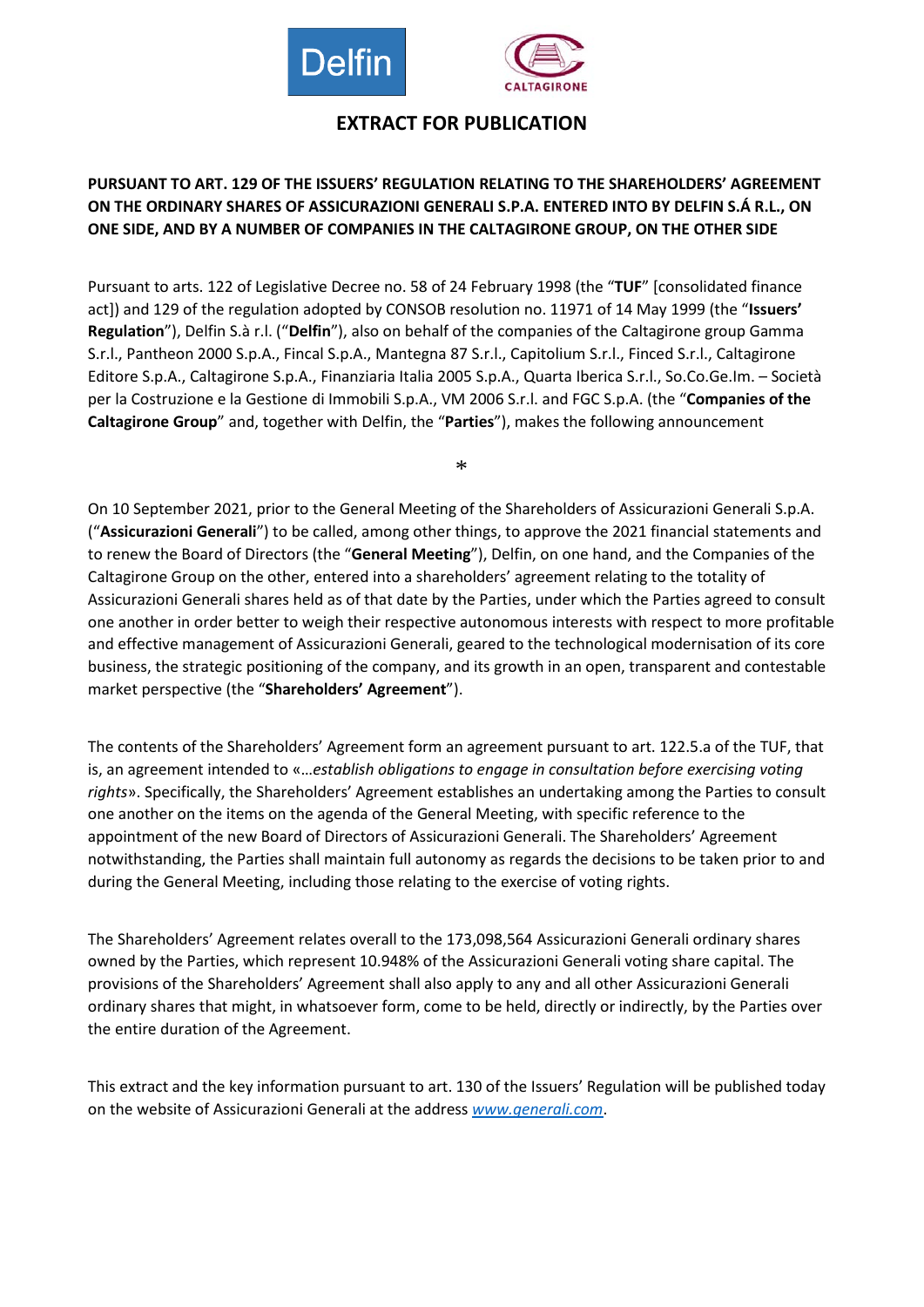

# **KEY INFORMATION**

## **PURSUANT TO ART. 130 OF THE ISSUERS' REGULATION, RELATING TO THE SHAREHOLDERS' AGREEMENT ON THE ORDINARY SHARES OF ASSICURAZIONI GENERALI S.P.A., ENTERED INTO BY DELFIN S.Á R.L., ON ONE SIDE, AND BY A NUMBER OF COMPANIES IN THE CALTAGIRONE GROUP, ON THE OTHER SIDE**

Pursuant to arts. 122 of Legislative Decree no. 58 of 24 February 1998 (the "**TUF**" [consolidated finance act]) and 130 and 131 of the regulation adopted by CONSOB resolution no. 11971 of 14 May 1999 (the "**Issuers' Regulation**"), Delfin S.à r.l. ("**Delfin**"), also on behalf of the companies of the Caltagirone group Gamma S.r.l., Pantheon 2000 S.p.A., Fincal S.p.A., Mantegna 87 S.r.l., Capitolium S.r.l., Finced S.r.l., Caltagirone Editore S.p.A., Caltagirone S.p.A., Finanziaria Italia 2005 S.p.A., Quarta Iberica S.r.l., So.Co.Ge.Im. – Società per la Costruzione e la Gestione di Immobili S.p.A., VM 2006 S.r.l. and FGC S.p.A. (the "**Companies of the Caltagirone Group**" and, together with Delfin, the "**Parties**"), makes the following announcement.

\*

On 10 September 2021, prior to the General Meeting of the Shareholders of Assicurazioni Generali S.p.A. ("**Assicurazioni Generali**") to be called, among other things, to approve the 2021 financial statements and to renew the Board of Directors (the "**General Meeting**"), Delfin, on one hand, and the Companies of the Caltagirone Group on the other, entered into a shareholders' agreement relating to the totality of Assicurazioni Generali shares held as of that date by the Parties, under which the Parties agreed to consult one another in order better to weigh their respective autonomous interests with respect to more profitable and effective management of Assicurazioni Generali, geared to the technological modernisation of its core business, the strategic positioning of the company, and its growth in an open, transparent and competitive market environment.

On 14 September 2021, Quarta Iberica S.r.l., Mantegna '87 S.r.l. and Finced S.r.l. informed Delfin that they had increased their respective shareholdings in Assicurazioni Generali, and therefore contributed the greater number of shares to the agreement (the "**Shareholders' Agreement**" or also just the "**Agreement**", as consisting of the greater number of shares subsequently contributed by Quarta Iberica S.r.l., Mantegna '87 S.r.l. and Finced S.r.l.).

#### 1. **Type of Shareholders' Agreement**

The contents of the Shareholders' Agreement form an agreement pursuant to art. 122.5.a of the TUF, that is, an agreement intended to «…*establish obligations to engage in consultation before exercising voting rights*».

Pursuant to art. 130.2 of the Issuers Regulation, it is specified that the Shareholders' Agreement does not have the following purpose or effect *(i)* the creation of bodies for the execution of the Agreement, *(ii)* the provision of penal clauses to which the Party that defaults on the obligations set out therein is subject, *(iii)* the provision of automatic and/or non-automatic renewal clauses, or *(iv)* deposit obligations on the shares to which the Agreement refers while the Agreement is in effect.

## 2. **Contents of the Shareholders' Agreement**

Under the Shareholders' Agreement the Parties have undertaken to consult one another on the items on the agenda of the General Meeting, with specific reference to the appointment of the new Board of Directors of Assicurazioni Generali.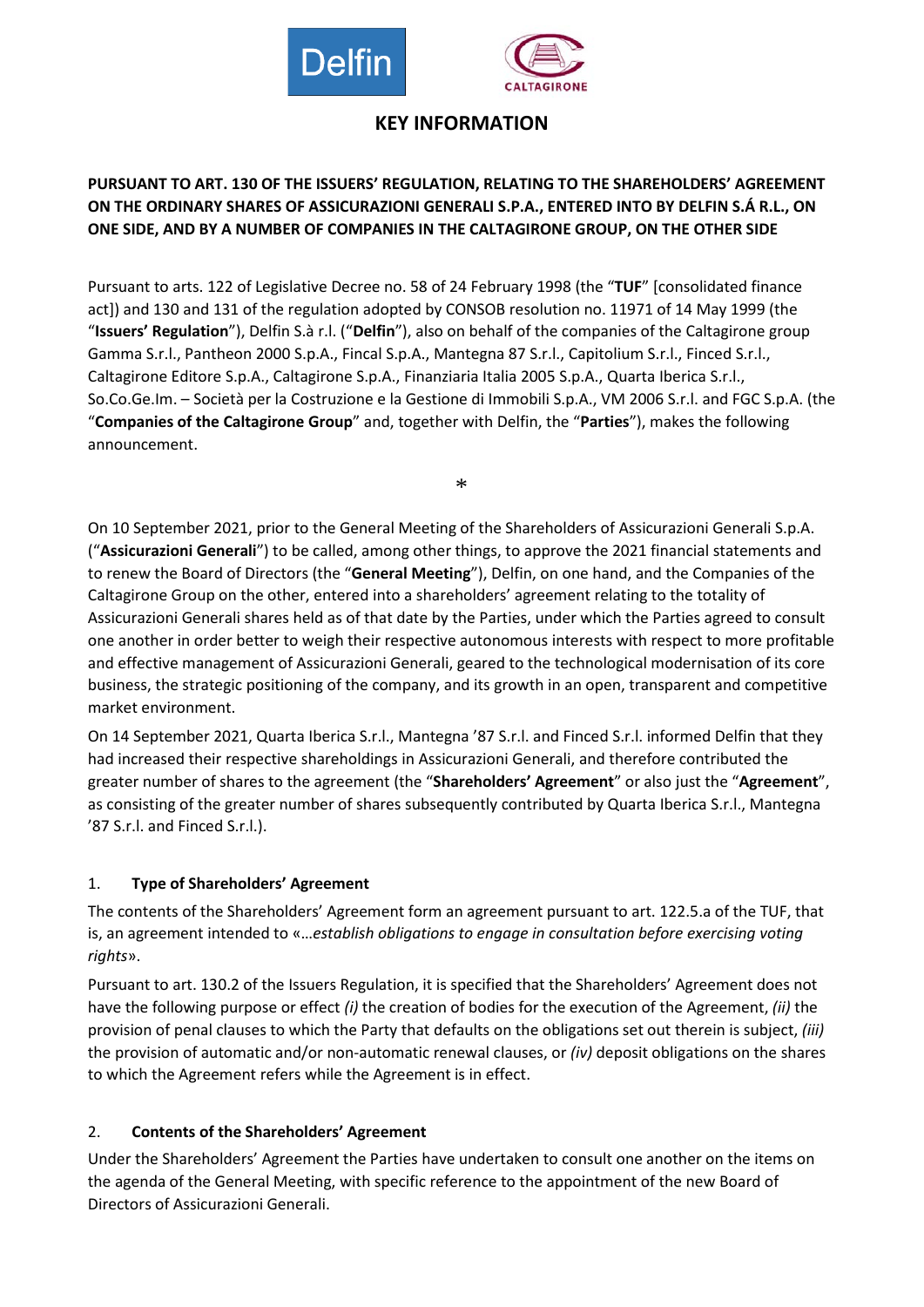



The Parties expressly agree that they have and shall maintain for the entire duration of the Shareholders' Agreement full power to freely determine the decisions to be taken prior to and during the General Meeting, so that they therefore cannot be deemed to be bound by any commitments of any kind whatsoever arising from the Shareholders' Agreement with regard to: *(i)* the exercise of voting rights, or of any other administrative rights, attributed to the shares to which the Agreement refers in connection with the subjects that are discussed and put to the vote at the General Meeting or any other meeting of the shareholders of Assicurazioni Generali; and/or *(ii)* the exercise of joint control or of notable influence on Assicurazioni Generali, on its subsidiaries or parent companies and on companies subject to joint control; and/or *(iii)* any indication, directive or other form of influence whatsoever on the management of Assicurazioni Generali or on the decisions of its governing body, without prejudice to the rights due to the Parties as shareholders.

The Parties also agree that they undertake to keep one another informed with regard to any purchases of Assicurazioni Generali shares, independently of the market disclosures required by law, and to take all necessary steps to ensure that no obligation to make a public tender offer on Assicurazioni Generali shares or other obligations of a regulatory nature arise on the Parties, jointly and severally. Should such obligations arise in breach of the Agreement, it is agreed that the Parties shall hold one another harmless and indemnified from any loss suffered as a result of the arising of such obligations.

Lastly, the Parties agree that should third parties wish subsequently to join the Agreement, this shall only be possible with the consent of the Parties and on condition that the entry into the Agreement by such third parties and the respective contribution of the shares held by them does not cause an obligation to promote a public tender offer on the shares of Assicurazioni Generali or to request prior authorisation from the competent Authorities to arise on any Party or on the Parties collectively.

By effect of the Shareholders' Agreement, no party shall acquire *de facto* or *de jure* control of Assicurazioni Generali.

## 3. **Issuer of the shares to which the Shareholders' Agreement refers**

As of the date of the Shareholders' Agreement, Assicurazioni Generali is an insurance company established in the form of a joint stock company under Italian law, with registered office in Trieste, Piazza Duca degli Abruzzi 2, with VAT number, tax code and registration number 00079760328 on the Companies Register held by the Venezia Giulia Chamber of Commerce and with a fully subscribed and paid-in share capital of Euro 1,581,069,241.00, represented by shares traded on the Mercato Telematico Azionario electronic stock market organised and managed by Borsa Italiana S.p.A.

Assicurazioni Generali is registered with number 1.00003 in section I of the Roll of Insurance Companies held by the Italian Insurance Supervisory Authority, also in its capacity as parent company of the Generali insurance group, which is registered with code G0026 on the Roll of Insurance Groups held by the same Authority.

#### 4. **Parties to the Shareholders' Agreement**

The Parties to the Shareholders' Agreement are:

- *(i)* Gamma S.r.l., registered office in Rome, Via Barberini 28, tax code 08281301005;
- *(ii)* Pantheon 2000 S.p.A., registered office in Rome, Via Barberini 28, tax code 06356971009
- *(iii)* Fincal S.r.l., registered office in Rome, Via Barberini 28, tax code 09220111000;
- *(iv)* Mantegna 87 S.r.l., registered office in Rome, Via Barberini 28, tax code 07952230584;
- *(v)* Capitolium S.r.l., registered office in Rome, Via Barberini 28, tax code 07303271006; Finced S.r.l., registered office in Rome, Via Barberini 28, tax code 08063021003;
- *(vi)* Finced S.r.l., registered office in Rome, via Barberini 28, tax code 08063021003;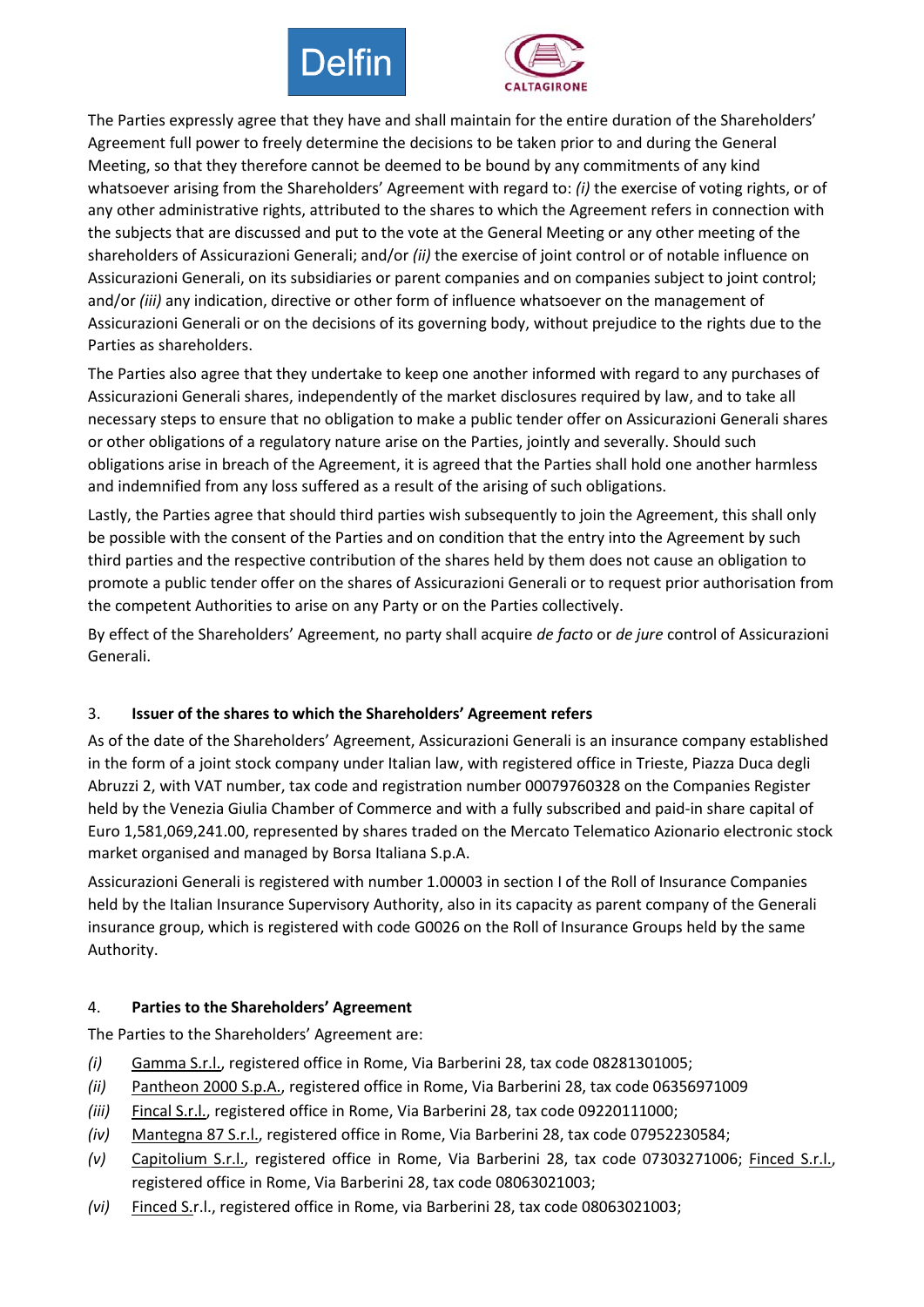



- *(vii)* Caltagirone Editore S.p.A., registered office in Rome, Via Barberini 28, tax code 05897851001;
- *(viii)* Caltagirone S.p.A., registered office in Rome, Via Barberini 28, tax code 00433670585;
- *(ix)* Finanziaria Italia 2005 S.p.A., registered office in Rome, Via Barberini 28, tax code 06057811009;
- *(x)* Quarta Iberica S.r.l., registered office in Rome, Via Barberini 28, tax code 07346521003;
- *(xi)* So.Co.Ge.Im. Società per la Costruzione e la Gestione di Immobili S.p.A., registered office in Rome, Via Barberini 28, tax code 987550589;
- *(xii)* VM 2006 S.r.l., registered office in Rome, Via Barberini 28, tax code 09259601004;
- *(xiii)* FGC S.p.A., registered office in Rome, Via Barberini 28, tax code 06971070583; all subject to control by cav. lav. Francesco Gaetano Caltagirone, on one hand; and
- *(xiv)* Delfin, registered office in the Grand Duchy of Luxembourg, Luxembourg, 7 rue de la Chapelle, tax code 20062423553, subject to control by cav. Leonardo Del Vecchio, on the other.
- 5. **Number of shares to which the Shareholders' Agreement refers owned by each Party at the date of the Shareholders' Agreement and relative percentage with respect to the total number of shares to which the Agreement relates and to the voting share capital of Assicurazioni Generali**

The Shareholders' Agreement refers to the Assicurazioni Generali shares indicated below, which represent the total number of Assicurazioni Generali shares held respectively by the Parties.

Since Assicurazioni Generali issues only ordinary shares each of which is attributed one voting right, the total voting rights that may be exercised in Assicurazioni Generali coincides with the number of shares issued by it, to which, for simplicity, sole reference is made.

| Party                              | No. of shares<br>assigned to the<br>Agreement | % of total shares<br>assigned to the<br>Agreement | % of voting share<br>capital |
|------------------------------------|-----------------------------------------------|---------------------------------------------------|------------------------------|
| Gamma S.r.l.                       | 7,265,000                                     | 4.197%                                            | 0.459%                       |
| Pantheon 2000 S.p.A.               | 4,100,000                                     | 2.368%                                            | 0.259%                       |
| Fincal S.p.A.                      | 42,300,000                                    | 24.436%                                           | 2,675%                       |
| Mantegna '87 S.r.l.                | 6,600,000                                     | 3.771%                                            | 0.417%                       |
| Capitolium S.r.l.                  | 500,000                                       | 0.288%                                            | 0,032%                       |
| Finced S.r.l.                      | 5,450,000                                     | 3.114%                                            | 0,345%                       |
| Caltagirone Editore S.p.A.         | 3,350,000                                     | 1.935%                                            | 0.212%                       |
| Caltagirone S.p.A.                 | 5,800,000                                     | 3.350%                                            | 0.367%                       |
| Finanziaria Italia 2005 S.p.A.     | 4,500,000                                     | 2.599%                                            | 0.285%                       |
| Quarta Iberica S.r.l.              | 4,200,000                                     | 2.400%                                            | 0.266%                       |
| So.Co.Ge.Im. S.p.A.                | 500,000                                       | 0.288%                                            | 0.032%                       |
| VM 2006 S.r.l.                     | 10,570,000                                    | 6.106%                                            | 0.669%                       |
| FGC S.p.A.                         | 770,000                                       | $0.444\%$                                         | 0.049%                       |
| <b>Caltagirone Group Companies</b> | 95,905,000                                    | 54.803%                                           | 6.066%                       |
| Delfin                             | 79,093,564                                    | 45.692%                                           | 5.002%                       |
| <b>TOTAL</b>                       | 174,998,564                                   | 100.000%                                          | 11.068%                      |

The provisions of the Shareholders' Agreement shall also apply to any and all other Assicurazioni Generali ordinary shares that might, in whatsoever form, come to be held, directly or indirectly, by the Parties over the entire duration of the Agreement.

## 6. **Date, duration and effectiveness of the Shareholders' Agreement**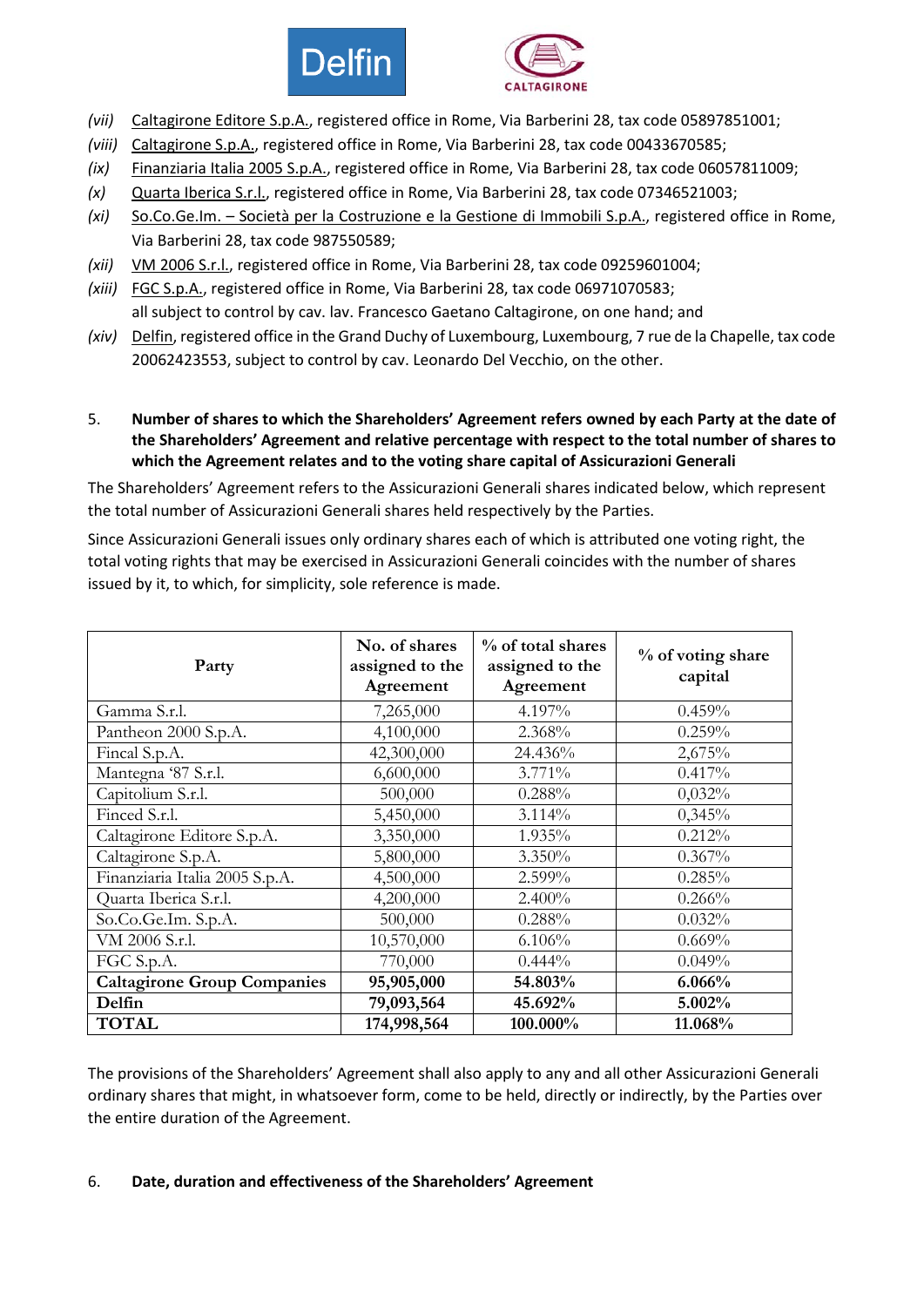



The Shareholders' Agreement was entered into on 10 September 2021 with immediate effect. The effectiveness of the Agreement shall lapse on the conclusion of the proceedings of the General Meeting (including in the event of General Meeting calls subsequent to the first or of the interruption or reconvening of the General Meeting).

Each Party has the right to withdraw, at any time and with immediate effect, from the Shareholders' Agreement by providing the other Parties with written notice.